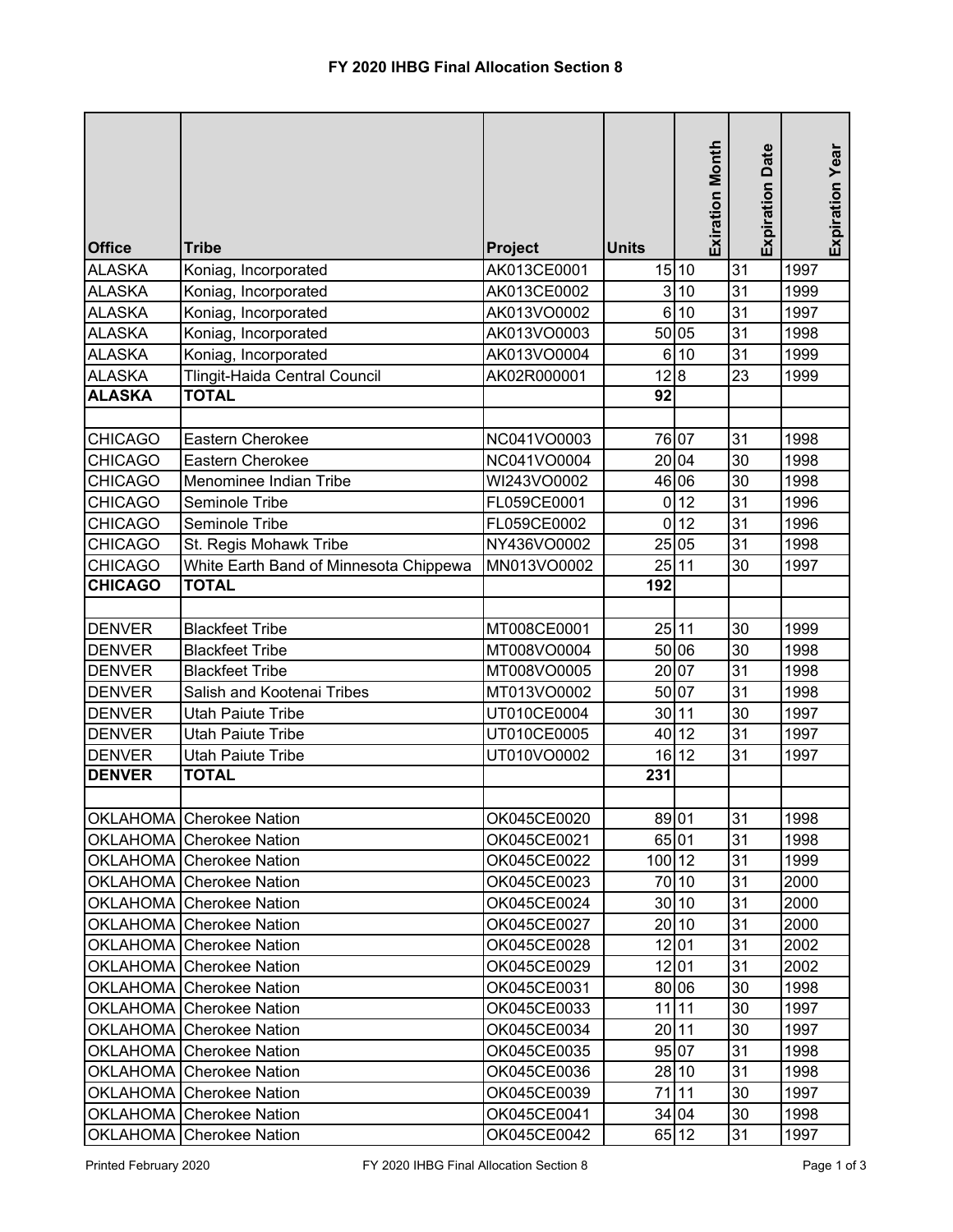|                    |                                 |             |              | <b>Exiration Month</b> | <b>Expiration Date</b> | Expiration Year |
|--------------------|---------------------------------|-------------|--------------|------------------------|------------------------|-----------------|
| <b>Office</b>      | <b>Tribe</b>                    | Project     | <b>Units</b> |                        |                        |                 |
|                    | OKLAHOMA Cherokee Nation        | OK045CE0043 | 58 05        |                        | 31                     | 1998            |
|                    | OKLAHOMA Cherokee Nation        | OK045CE0046 |              | 95 08                  | 31                     | 1998            |
|                    | OKLAHOMA Cherokee Nation        | OK045CE0047 | 100 08       |                        | 31                     | 1998            |
|                    | OKLAHOMA Cherokee Nation        | OK045VO0001 |              | 4 06                   | 30                     | 1999            |
|                    | OKLAHOMA Cherokee Nation        | OK045VO0002 |              | 29 12                  | 31                     | 1997            |
|                    | <b>OKLAHOMA</b> Cherokee Nation | OK045VO0003 |              | 11 12                  | 31                     | 1997            |
|                    | OKLAHOMA Cherokee Nation        | OK045VO0004 |              | 6 08                   | 31                     | 1998            |
|                    | OKLAHOMA Cherokee Nation        | OK045VO0005 |              | 37 03                  | 31                     | 1998            |
|                    | OKLAHOMA Cherokee Nation        | OK045VO0005 |              | 9 08                   | 31                     | 1998            |
|                    | OKLAHOMA Cherokee Nation        | OK045VO0006 |              | 35 09                  | 30                     | 2000            |
|                    | OKLAHOMA Cherokee Nation        | OK045VO0007 |              | 35 08                  | 31                     | 1998            |
|                    | OKLAHOMA Cherokee Nation        | OK045VO0007 |              | 42 09                  | 30                     | 2000            |
|                    | OKLAHOMA Cherokee Nation        | OK045VO0009 |              | 6 11                   | 30                     | 1997            |
|                    | <b>OKLAHOMA</b> Cherokee Nation | OK045VO0010 |              | 6 11                   | 30                     | 1997            |
|                    | OKLAHOMA Cherokee Nation        | OK045VO0011 |              | 48 06                  | 30                     | 1998            |
|                    | OKLAHOMA Cherokee Nation        | OK045VO0012 |              | 14 10                  | 31                     | 1998            |
|                    | OKLAHOMA Cherokee Nation        | OK045VO0013 |              | 5 10                   | 31                     | 1998            |
|                    | OKLAHOMA Cherokee Nation        | OK045VO0014 |              | 46 12                  | 31                     | 1999            |
|                    | OKLAHOMA Cherokee Nation        | OK045VO0015 |              | 10 12                  | 31                     | 1999            |
|                    | OKLAHOMA Cherokee Nation        | OK045VO0016 |              | 13 12                  | 31                     | 1999            |
|                    | OKLAHOMA Cherokee Nation        | OK045VO0018 |              | 30 08                  | 31                     | 1998            |
|                    | OKLAHOMA Cherokee Nation        | OK045VO0048 |              | 30 10                  | 31                     | 1998            |
| <b>OKLAHOMA</b>    | Chickasaw                       | OK047CE0021 |              | 12 01                  | 31                     | 2002            |
| <b>OKLAHOMA</b>    | Chickasaw                       | OK047CE0022 | 12 01        |                        | 31                     | 2002            |
| OKLAHOMA Chickasaw |                                 | OK047CE0023 | 21 01        |                        | 31                     | 2003            |
| OKLAHOMA Chickasaw |                                 | OK047CE0026 |              | 2012                   | 31                     | 1997            |
| OKLAHOMA Chickasaw |                                 | OK047CE0031 |              | 5 11                   | 30                     | 1997            |
| OKLAHOMA Chickasaw |                                 | OK047CE0033 |              | 82 10                  | 31                     | 1997            |
| OKLAHOMA Chickasaw |                                 | OK047CE0034 | 48 06        |                        | 30                     | 1998            |
| OKLAHOMA Chickasaw |                                 | OK047CE0035 | 129 08       |                        | 31                     | 1998            |
| OKLAHOMA Chickasaw |                                 | OK047CE0036 |              | 15 08                  | 31                     | 1998            |
| OKLAHOMA Chickasaw |                                 | OK047CE0037 |              | 40 12                  | 31                     | 1997            |
| OKLAHOMA Chickasaw |                                 | OK047CE0039 |              | 4 0 8                  | 31                     | 1998            |
| OKLAHOMA Chickasaw |                                 | OK047VO0008 |              | 712                    | 31                     | 1997            |
| OKLAHOMA Chickasaw |                                 | OK047VO0009 |              | 712                    | 31                     | 1997            |
| OKLAHOMA Chickasaw |                                 | OK047VO0010 |              | 6 12                   | 31                     | 1997            |
| OKLAHOMA Chickasaw |                                 | OK047VO0011 |              | 20 02                  | 28                     | 1998            |
| OKLAHOMA Chickasaw |                                 | OK047VO0012 |              | 5 11                   | 30                     | 1997            |
| OKLAHOMA Chickasaw |                                 | OK047VO0013 |              | 4 11                   | 30                     | 1997            |
| OKLAHOMA Chickasaw |                                 | OK047VO0014 |              | 4 11                   | 30                     | 1997            |
| OKLAHOMA Chickasaw |                                 | OK047VO0015 |              | 3 11                   | 30                     | 1997            |
| OKLAHOMA Chickasaw |                                 | OK047VO0016 |              | 5 11                   | 30                     | 1997            |